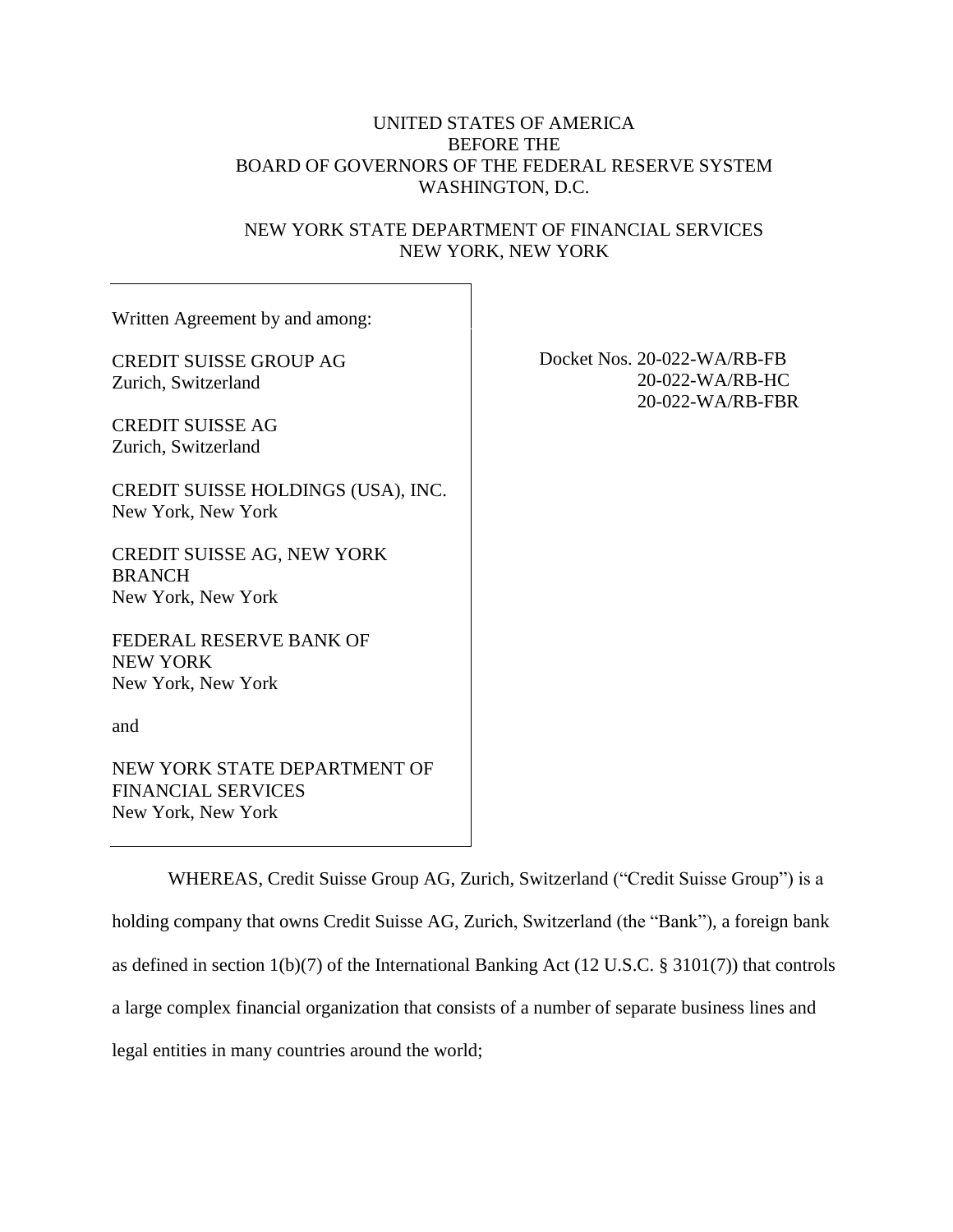WHEREAS, Credit Suisse Holdings (USA), Inc., New York, New York ("CS USA"), is an intermediary holding company that is a wholly owned subsidiary of the Bank;

WHEREAS, the Bank conducts operations in the United States through CS USA, which owns and controls various non-bank subsidiaries, and through its New York Branch, New York, New York, a New York State licensed branch (the "Branch"), (collectively, the "U.S. Operations");

WHEREAS, the Board of Governors of the Federal Reserve System (the "Board of Governors") is the appropriate federal supervisor in the United States of Credit Suisse Group, the Bank, CS USA, and the Branch;

WHEREAS, the New York State Department of Financial Services ("NYSDFS") is the appropriate state supervisor for the Branch;

WHEREAS, consistent with section 252.155(a)(2) of Regulation YY of the Board of Governors (12 C.F.R. 252.155(a)(2)), CS USA is required to maintain a U.S. risk management program designed to identify and manage risks across the organization's U.S. Operations;

WHEREAS, as part of its U.S. risk management program, CS USA adopted a compliance risk management program for the U.S. Operations designed to ensure compliance with all applicable laws, rules, and regulations relating, but not limited, to anti-money laundering ("AML"), including compliance with the Bank Secrecy Act (the "BSA") (31 U.S.C. § 5311 *et seq*.); the rules and regulations issued thereunder by the U.S. Department of Treasury (31 C.F.R. Chapter X); and the AML regulations issued by the appropriate federal supervisors for the Branch and other subsidiaries of CS USA (collectively, the "BSA/AML Requirements").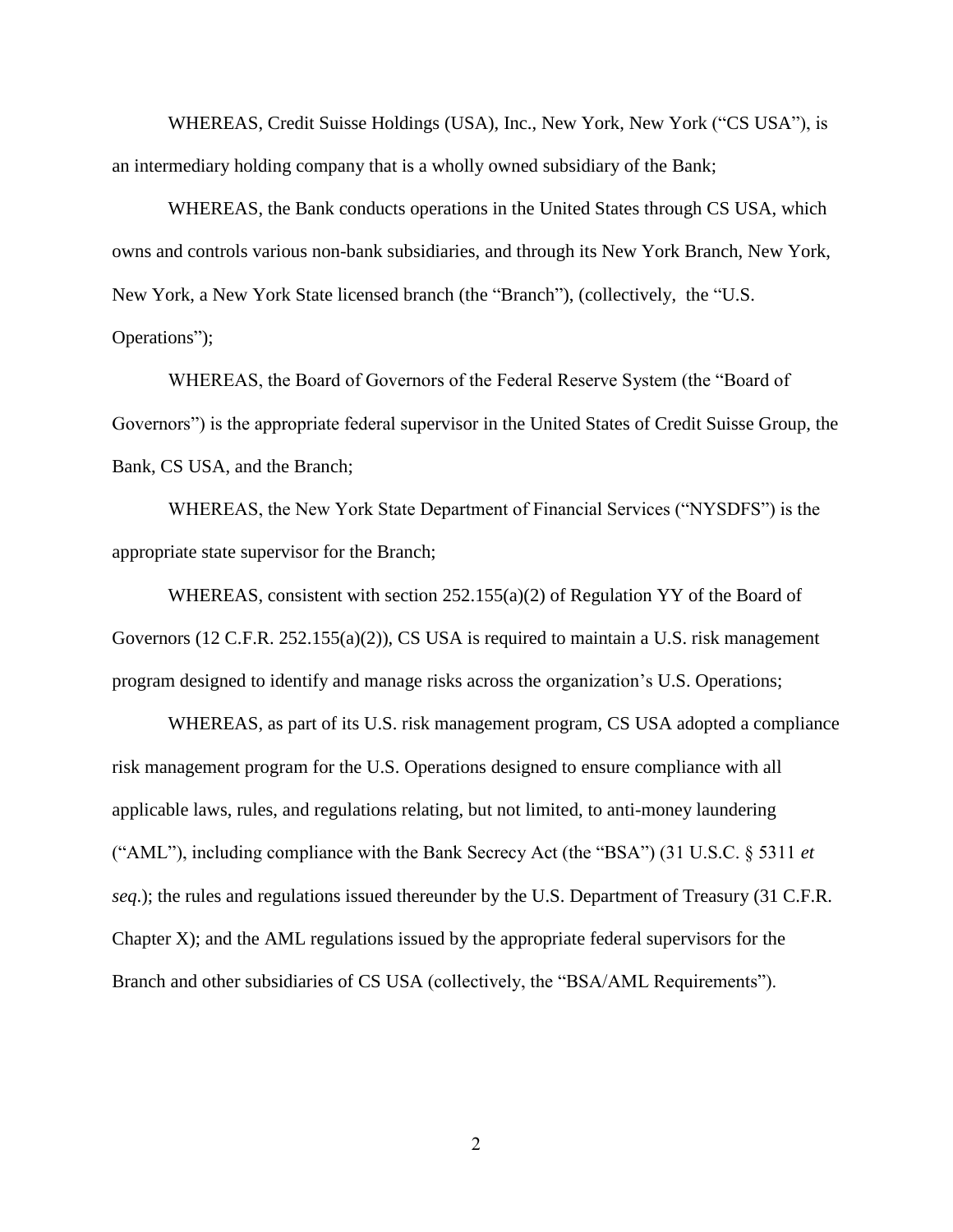WHEREAS, as part of the U.S. risk management program, a subsidiary of CS USA, Credit Suisse Services USA, LLC, New York, New York ("ServeCo"), provides BSA/AML operational support to the Branch and various other legal entities (subsidiaries) of CS USA;

WHEREAS, following an examination of the Branch conducted by the Federal Reserve Bank of New York (the "Reserve Bank") in 2019, the Reserve Bank identified deficiencies in CS USA's compliance risk management program, including deficiencies with the BSA/AML compliance function administered by ServeCo to the Branch and various entities within the U.S. Operations;

WHEREAS, it is the common goal of Credit Suisse Group, the Bank, CS USA, the Branch, and the Reserve Bank that the U.S. Operations operate in a safe and sound manner and in compliance with all applicable federal and state laws, rules, and regulations;

WHEREAS, Credit Suisse Group, the Bank, CS USA, the Branch, the Reserve Bank, and NYSDFS have mutually agreed to enter into this Written Agreement (the "Agreement"); and

WHEREAS, on December 11, 2020 the board of directors of Credit Suisse Group, at a duly constituted meeting, adopted a resolution authorizing and directing Urs Rohner, Brian Chin, Eric Varvel, Patrick Remmert, Jr., and John J. McDonald, Jr. to enter into this Agreement on behalf of Credit Suisse Group, the Bank, CS USA, and the Branch, respectively, and consenting to compliance with each and every provision of this Agreement by Credit Suisse Group, the Bank, CS USA, and the Branch.

NOW THEREFORE, Credit Suisse Group, the Bank, CS USA, the Branch, the Reserve Bank, and NYSDFS hereby agree as follows: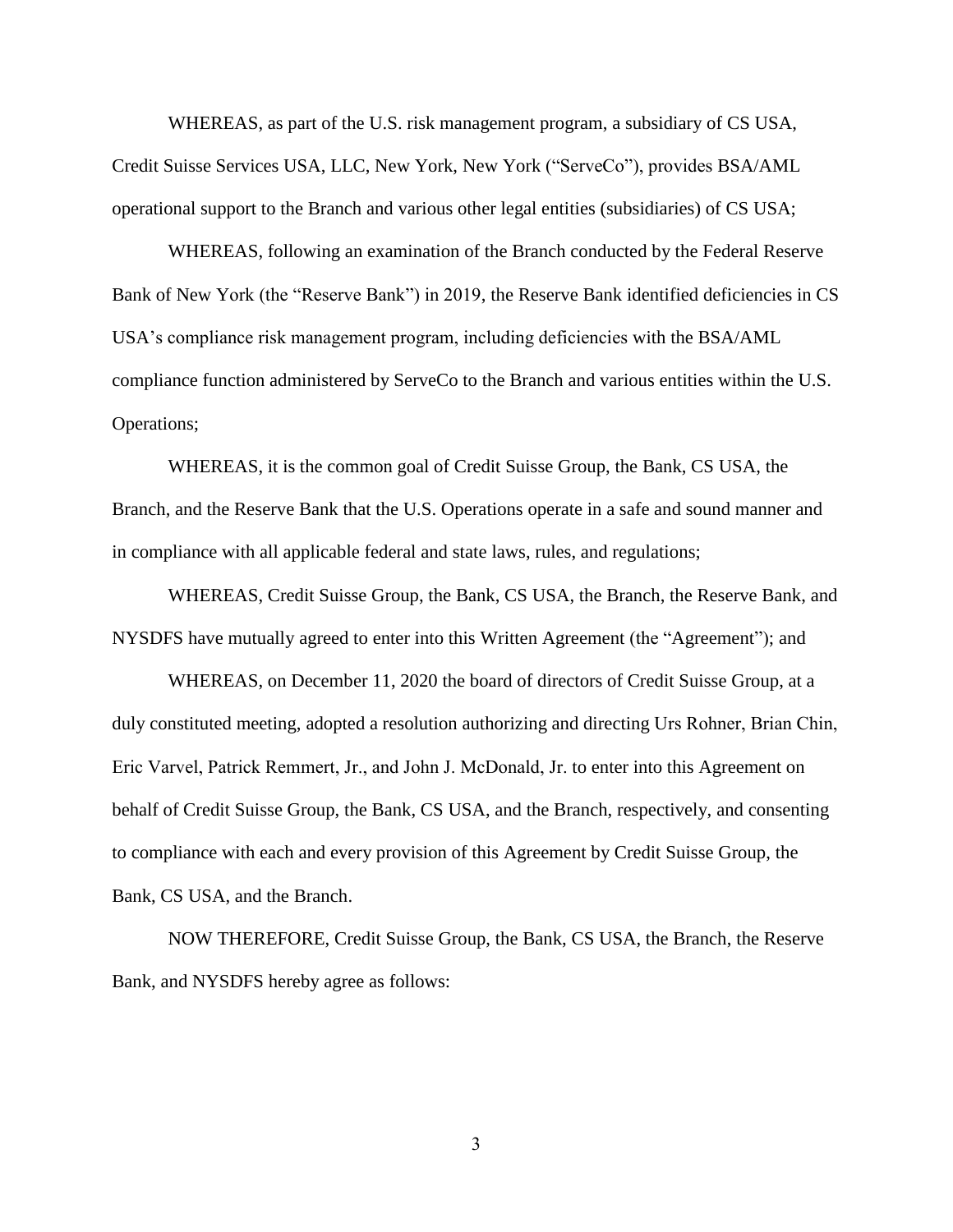#### **Corporate Compliance and Governance**

1. The board of directors of Credit Suisse Group shall take appropriate steps to fully use Credit Suisse Group's financial and managerial resources to ensure that each U.S. entity operates in a safe and sound manner, complies with applicable U.S. and state laws and regulations, and complies with any supervisory action(s) taken by its applicable federal and state supervisors.

#### **BSA/AML Compliance Oversight**

2. Within 90 days of this Agreement, the board of directors of Credit Suisse Group, the Bank's board of directors, the CS USA board of directors, and the CS USA Risk Committee (the "Risk Committee") shall jointly submit a written plan to strengthen their respective oversight of the firm's compliance, across the U.S. Operations, with applicable BSA/AML Requirements, acceptable to the Reserve Bank. The plan shall provide for a sustainable governance framework that, at a minimum, addresses, considers, and includes actions to improve policies, procedures, and controls for BSA/AML compliance across the U.S. Operations, including, but not limited to, maintenance of effective control over, and supervision of, the implementation and execution of BSA/AML compliance policies, procedures, and controls approved by senior management of CS USA and its subsidiaries*.*

3. Within 90 days of this Agreement, senior management of Credit Suisse Group, the Bank, CS USA, and the Branch shall jointly submit a written plan to strengthen the firm's compliance, across the U.S. Operations, with applicable BSA/AML Requirements, acceptable to the Reserve Bank. The plan shall include the following eight items to improve the consolidated framework for BSA/AML compliance across the U.S. Operations: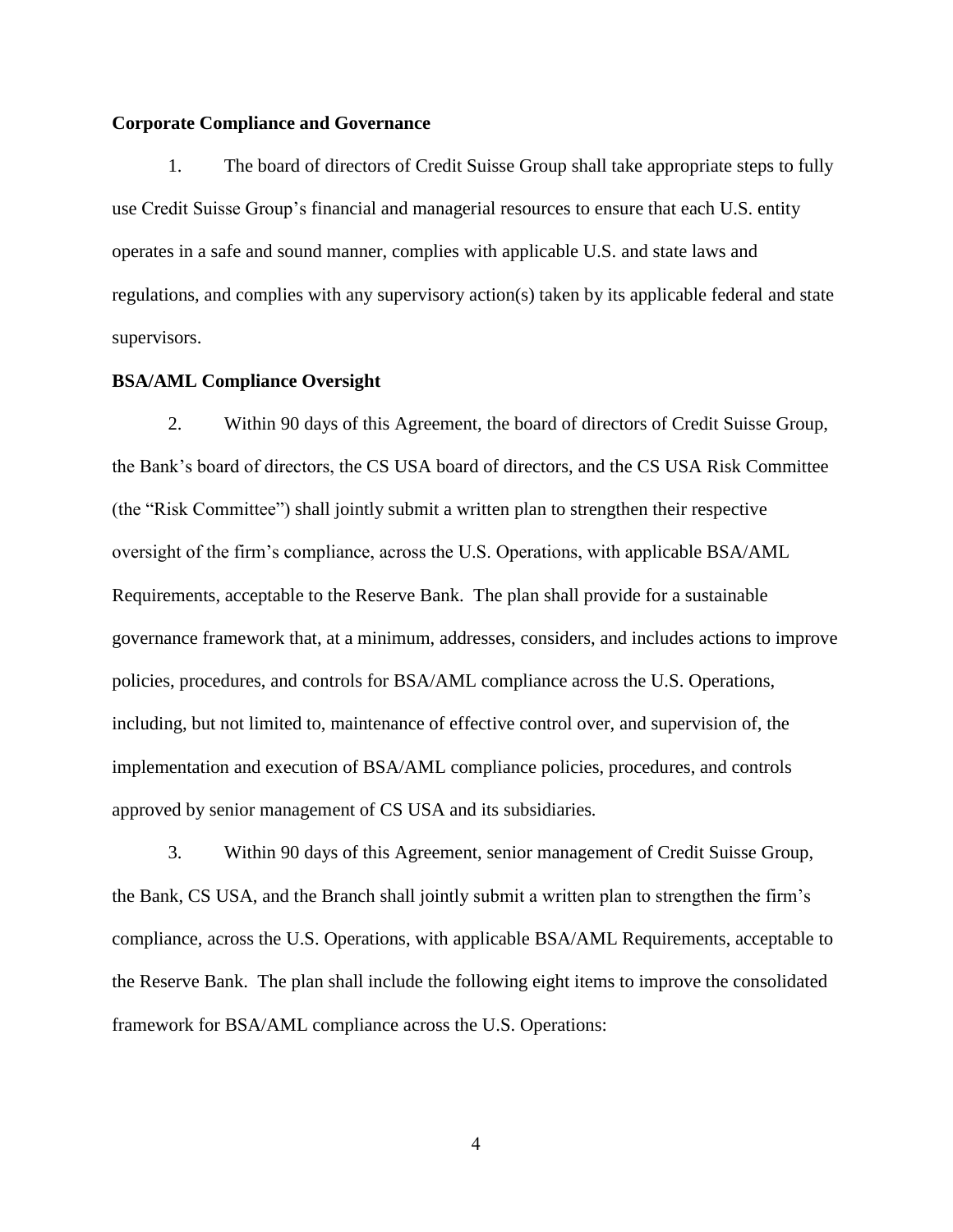(a) measures to ensure that oversight and reporting structures within CS USA and its subsidiaries, including but not limited to ServeCo, are appropriate and effective in ensuring governance, oversight, and management of BSA/AML risks, processes, and functions, and include appropriate escalation processes, across legal entities, and are clearly outlined in policies, procedures, and supporting documents;

(b) measures to ensure that ServeCo and other entities providing services relating to BSA/AML risks, processes, and functions to the U.S. Operations are adequately identified, monitored, and documented by way of contractual, service level, and confidentiality agreements, as appropriate. The measures shall include the following five items:

(i) the duties and responsibilities of BSA/AML compliance personnel for each business line and legal entity serviced by ServeCo and/or other entities, including the reporting lines within CS USA;

(ii) review of all business lines, activities, and products serviced by ServeCo and/or other entities to ensure that such business lines, activities, and products are appropriately risk-rated and current BSA/AML controls and processes that are conducted on behalf of these business lines, activities, and products are appropriate;

(iii) the scope and frequency of assessments of BSA/AML controls and processes conducted by ServeCo and/or other entities for business lines, activities, and products of CS USA and its subsidiaries;

(iv) procedures for the escalation of significant matters related to compliance risks, including but not limited to those identified in BSA/AML compliance risk assessments, to senior management of CS USA and its subsidiaries; and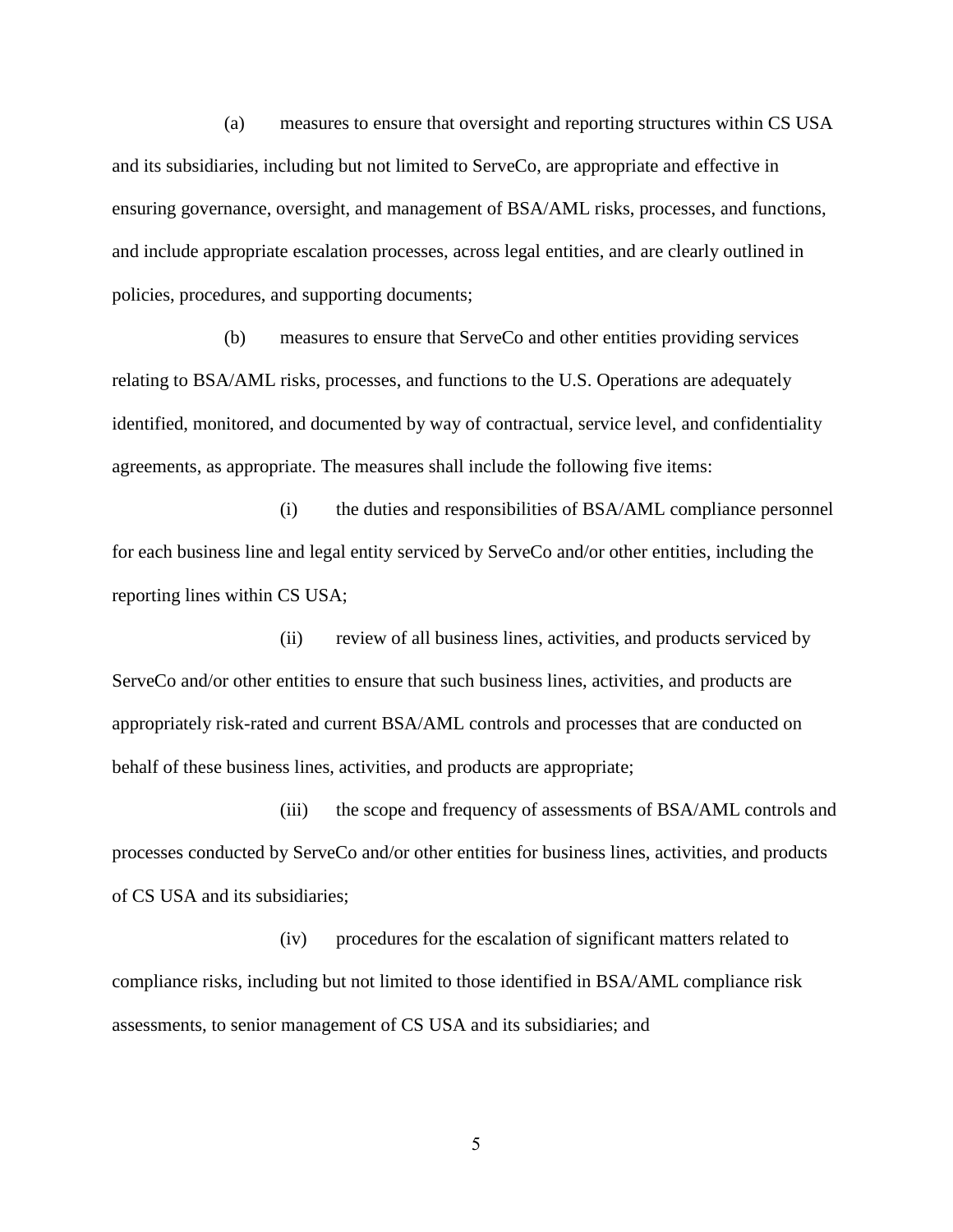(v) measures to ensure that the enhancements made to the Branch's compliance with BSA/AML Requirements are applied to CS USA, its subsidiaries, and other legal entities within the U.S. Operations as appropriate;

(c) measures to ensure the maintenance of accurate and comprehensive customer and transactional data, and ensuring that it is applied to compliance programs within CS USA, its subsidiaries, other legal entities within the U.S. Operations, and the Branch;

(d) reporting and oversight mechanisms that ensure a system of internal controls designed to ensure compliance with BSA/AML Requirements by all business lines and legal entities across the U.S. Operations, and their respective compliance functions;

(e) comprehensive BSA/AML compliance risk assessment processes, including improvements to customer due diligence, that provide regular risk assessments of the business lines, activities, and products that ServeCo and/or other entities service and support and clearly defined parameters regarding acceptable risks associated with specific types of customers, or businesses across business lines and legal entities;

(f) measures to ensure that the persons or groups charged with carrying out compliance with BSA/AML Requirements across the U.S. Operations are qualified, possess appropriate subject matter expertise, and are actively involved in carrying out their responsibilities;

(g) procedures for the periodic testing of the effectiveness of compliance risk management policies, procedures, and controls; and

(h) interim measures to monitor and control BSA/AML related risk until the improved BSA/AML related policies, procedures, and controls required by this paragraph are fully implemented*.*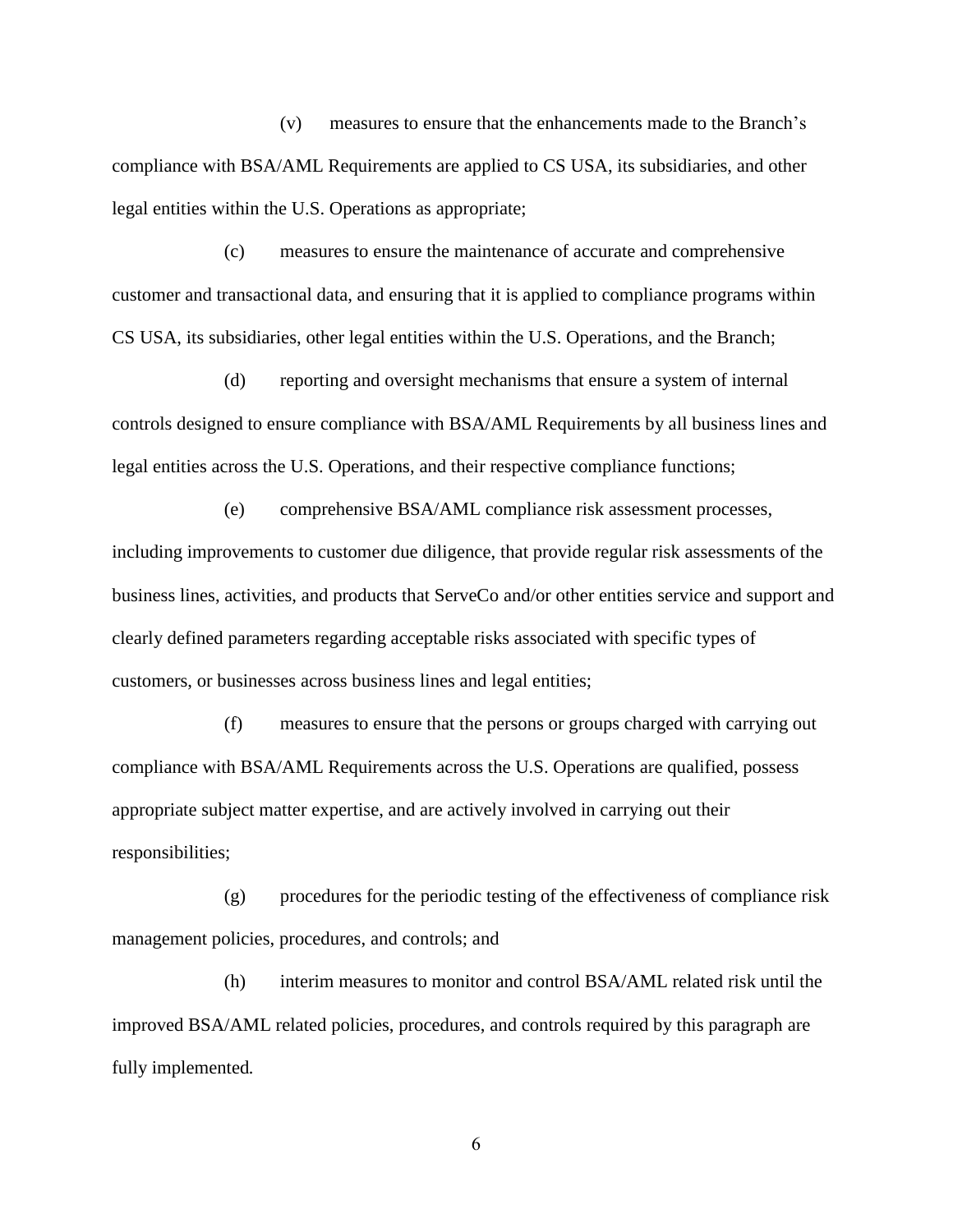#### **Customer Due Diligence**

4. Within 90 days of this Agreement, the Branch shall submit a written revised customer due diligence program for the Branch acceptable to the Reserve Bank. The program shall include the following six items:

(a) risk-based policies, procedures, and controls to ensure that the Branch collects, analyzes, and retains complete and accurate customer information for all account holders;

(b) a plan, with timelines, to remediate deficient due diligence for existing customer accounts, including all foreign correspondent accounts;

(c) a methodology for assigning risk ratings to account holders that considers factors such as type of customer, type of products and services, and geographic locations and expected and actual transactions with or through the Branch;

(d) risk-based policies, procedures, and processes to gather and analyze customer information commensurate with the customer's risk profile, including identification of when and what additional customer information will be collected about the categories of customers that pose a higher risk of money laundering or terrorist financing; and

(e) risk-based procedures for performing ongoing monitoring of the customer relationship and, on a risk basis, to maintain and update customer information, including beneficial ownership information of legal entity customers, and if applicable, documenting rationales for any revisions made to the customer risk rating; and

(f) policies, procedures, and controls to ensure that foreign correspondent accounts, including, but not limited to, affiliates, are accorded the appropriate due diligence, and where necessary, enhanced due diligence.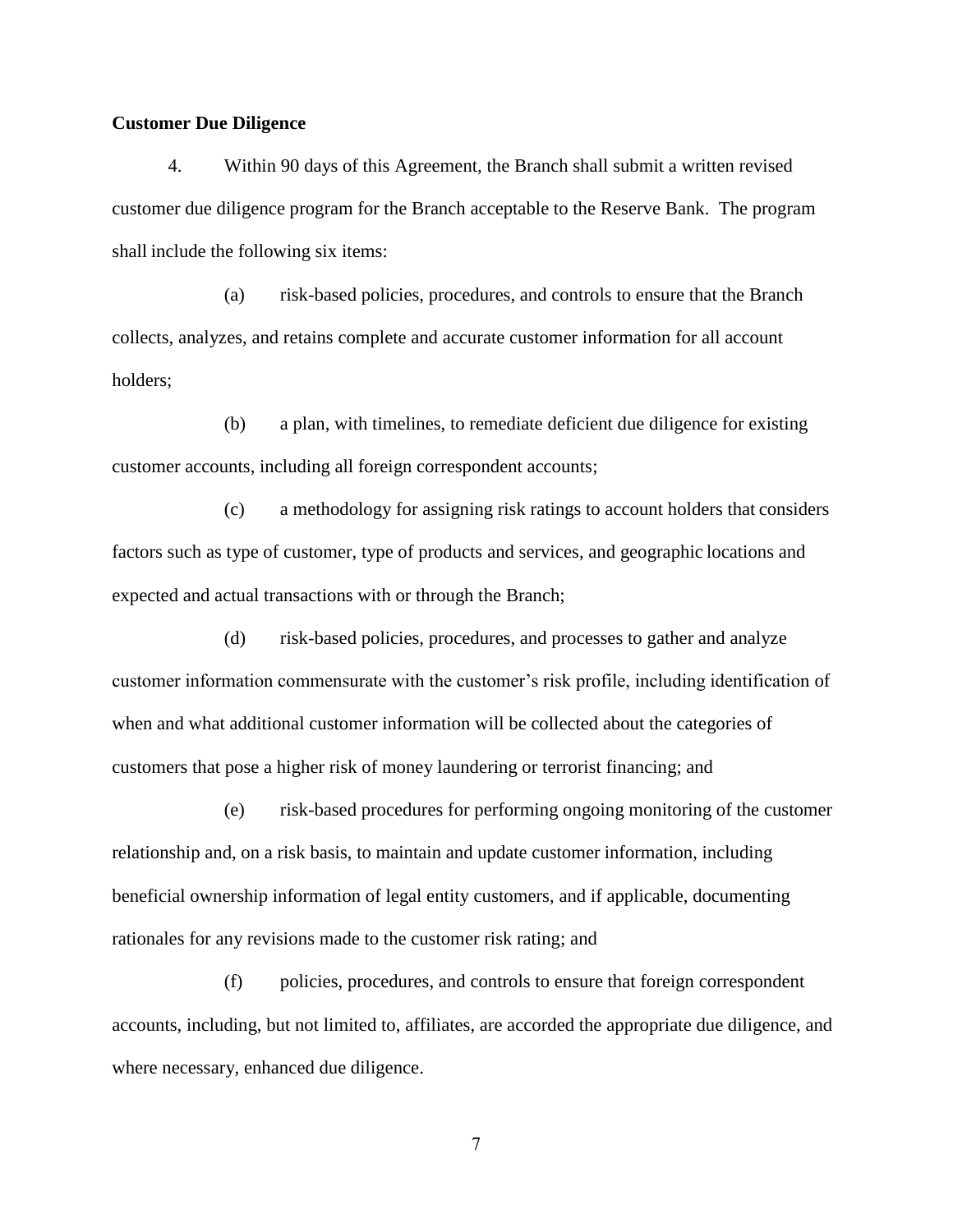#### **Suspicious Activity Monitoring and Reporting**

5. Within 90 days of this Agreement, the Branch shall submit a written program acceptable to the Reserve Bank reasonably designed to ensure the identification and timely, accurate, and complete reporting by the Branch of all known or suspected violations of law or suspicious transactions to law enforcement and supervisory authorities, as required by applicable suspicious activity reporting laws and regulations. The program shall include the following three items:

(a) a well-documented methodology for establishing monitoring rules and thresholds appropriate for the Branch's profile which considers factors such as type of customer, type of product or service, geographic location, and foreign correspondent banking activities;

(b) policies and procedures for analyzing, testing, and documenting changes to monitoring rules and thresholds;

(c) procedures to ensure the timely detection, investigation, and reporting of all known or suspected violations of law and suspicious transactions, including the following four items:

(i) effective monitoring of customer accounts and transactions, including, but not limited to, transactions conducted through foreign correspondent accounts, including activity involving the Bank's affiliates;

(ii) adequate escalation to senior management of information about potentially suspicious activity;

(iii) maintenance of sufficient documentation with respect to the investigation and analysis of potentially suspicious activity, including the resolution and escalation of concerns; and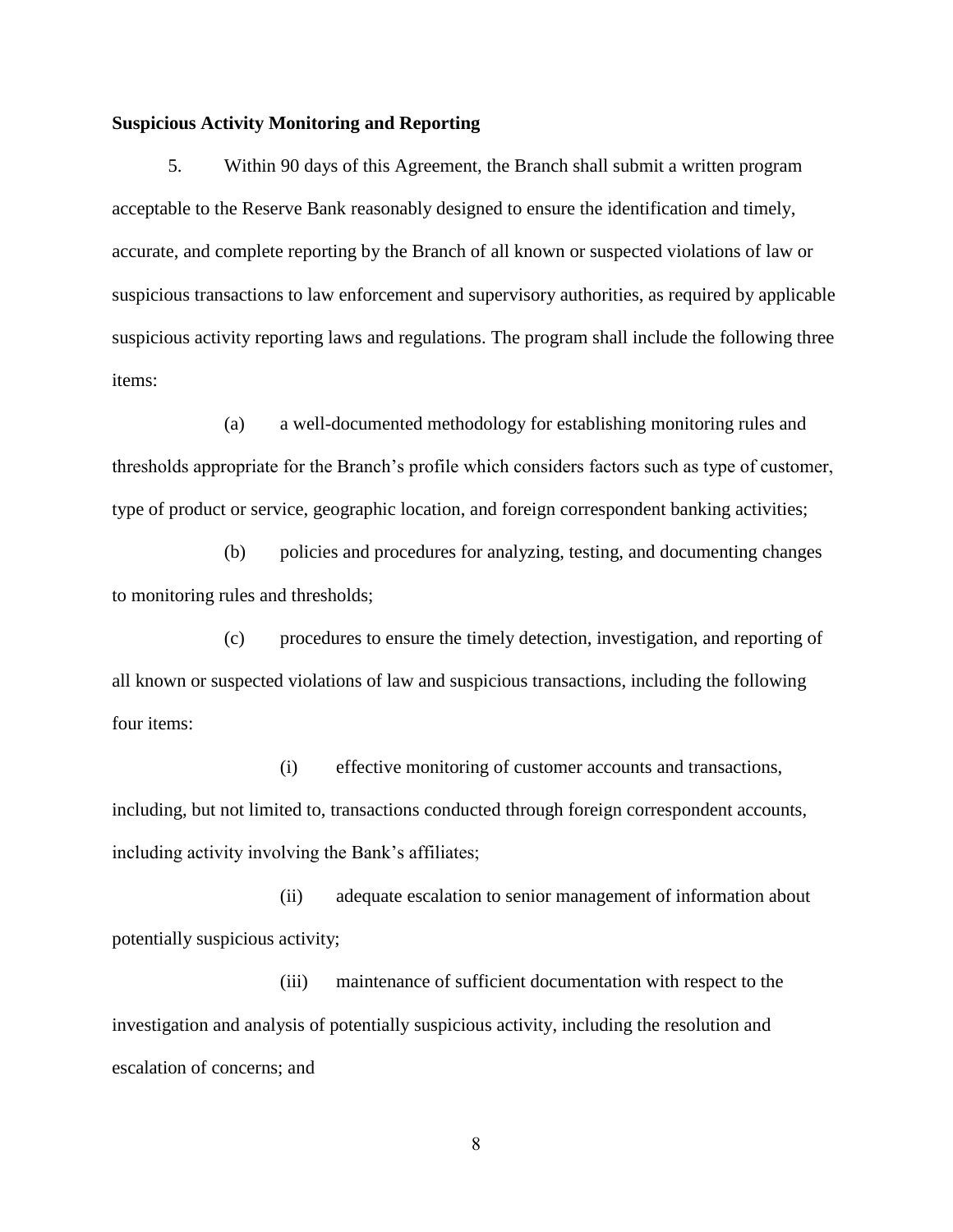(iv) maintenance of accurate and comprehensive customer and transactional data and ensuring that it is appropriately utilized by the Branch's compliance program.

#### **Independent Testing**

6. Within 90 days of this Agreement, the Branch shall submit to the Reserve Bank an acceptable written plan for independent testing of the Branch's compliance with all applicable BSA/AML Requirements. The plan shall include the following five items:

(a) procedures to evaluate the adequacy and effectiveness of the Branch's compliance with the BSA/AML Requirements, including monitoring of customer activity to ensure reporting of suspicious activity;

(b) provisions for independent testing to be performed on a periodic basis by qualified parties who are independent of the Branch's business lines and compliance function;

(c) procedures for the review of independent testing results by senior Branch management and escalation to the Risk Committee in appropriate circumstances;

(d) procedures to ensure that senior Branch management institute and complete appropriate actions in response to the independent testing results; and

(e) procedures to ensure that independent testing results are communicated to the Reserve Bank on a regular basis, while this Agreement is in effect, and retained for subsequent supervisory review.

#### **Progress Reports**

7. Within 45 days after the end of the first full calendar quarter following the date of this Agreement and each quarter thereafter, the board of directors of Credit Suisse Group, the Bank, CS USA, the Risk Committee, and the Branch shall submit to the Reserve Bank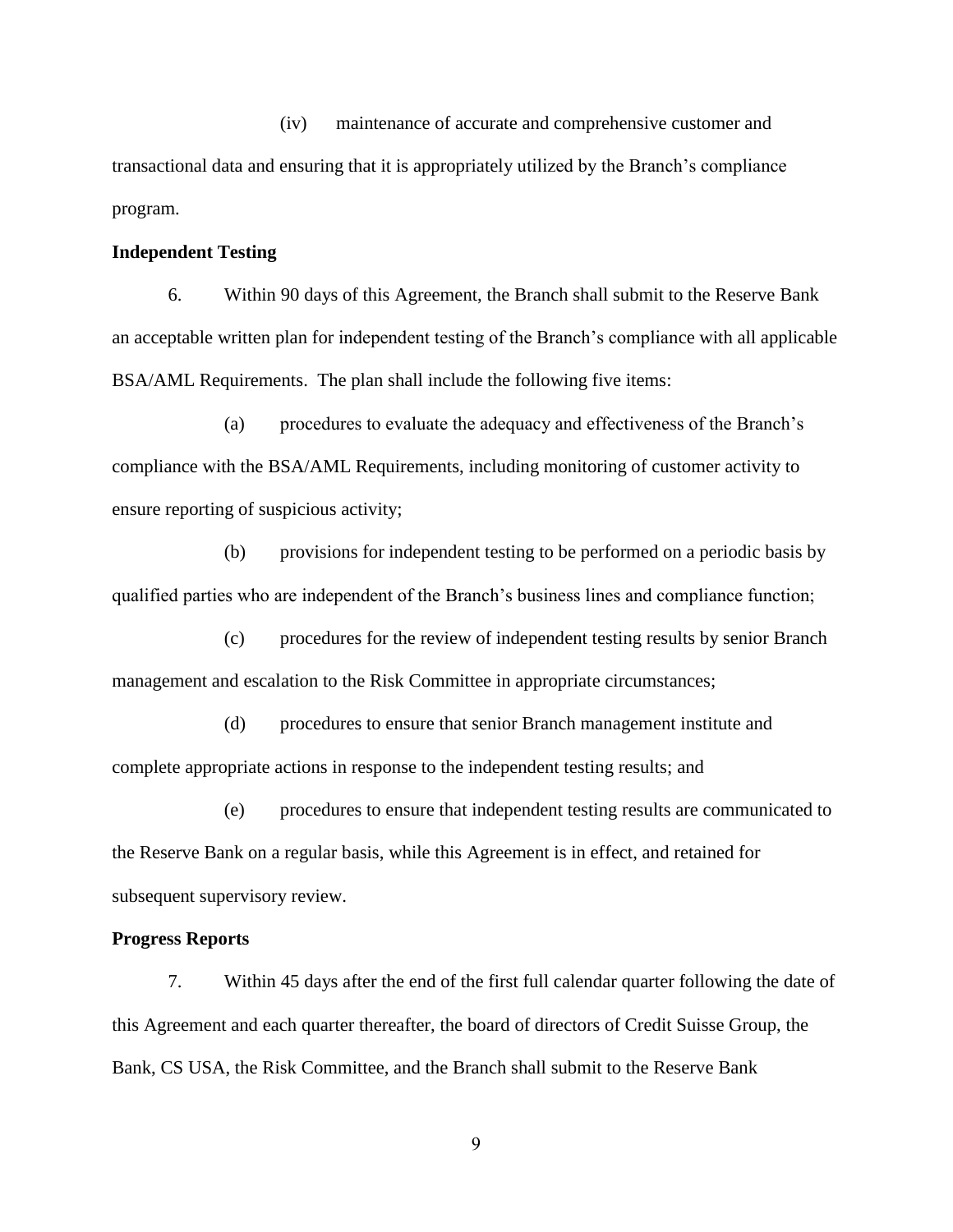consolidated written progress reports detailing the form and manner of all actions taken to secure compliance with the provisions of this Agreement and the results thereof. The Reserve Bank may, in writing, discontinue the requirement for the progress reports, request modification of form or content, or modify the reporting schedule.

#### **Approval and Implementation**

8. (a) The board of directors of Credit Suisse Group, the Bank, CS USA, the Risk Committee, and the Branch, as applicable, shall submit the written plans and programs that are acceptable to the Reserve Bank within the applicable time period set forth in paragraphs 2, 3, 4, 5, and 6 of this Agreement. Each plan shall contain a timeline for full implementation of the plan with specific deadlines for completion of each component of the plan or program;

(b) Within 10 days of acceptance by the Reserve Bank, the board of directors of Credit Suisse Group, the Bank, CS USA, the Risk Committee, and the Branch as applicable, shall adopt the approved plans. Upon adoption, the board of directors of Credit Suisse Group, the Bank, CS USA, the Risk Committee, and the Branch as applicable, shall promptly implement the approved plans and thereafter fully comply with them; and

(c) During the term of this Agreement, the approved plans shall not be amended or rescinded without the prior written approval of the Reserve Bank.

# **Primary Contact**

9. Within 10 days of this Agreement, the Bank and the Branch shall designate an officer to be responsible for coordinating and submitting to the Reserve Bank the written plans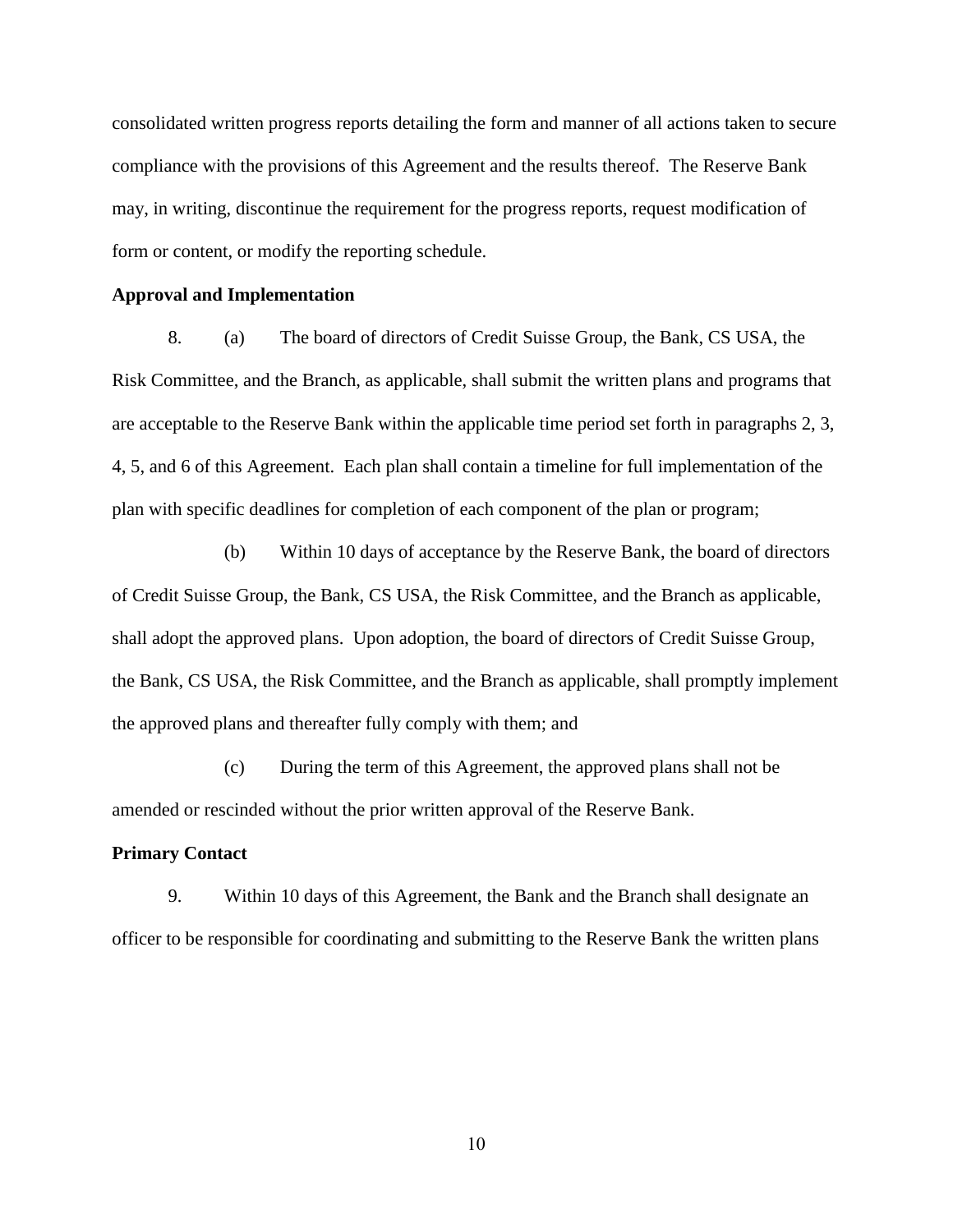and programs required under the terms of this Agreement.

### **Communications**

- 10. All communications regarding this Agreement shall be sent to:
	- (a) Richard M. Ashton, Esq. Deputy General Counsel Jason Gonzalez, Esq. Assistant General Counsel  $20^{th}$  & C Streets, NW Board of Governors of the Federal Reserve System Washington, D.C. 20551
	- (b) Debra C. Brookes Senior Assistant Deputy Superintendent for Enforcement Eugene Frenkel Associate Counsel for Enforcement New York State Department of Financial Services One State Street New York, NY 10004
	- (c) Sukhpal Bhatti DST Lead, Assistant Vice President Federal Reserve Bank of New York 33 Liberty Street New York, NY 10045
	- (d) Thomas Gottstein CEO Credit Suisse Group AG Paradeplatz 8 8001 Zurich, Switzerland
	- (e) Urs Rohner Chair, Board of Directors Credit Suisse Group AG Paradeplatz 8 8001 Zurich, Switzerland
	- (f) Eric Varvel President and CEO Credit Suisse Holdings (USA), Inc. 11 Madison Avenue New York, NY 10010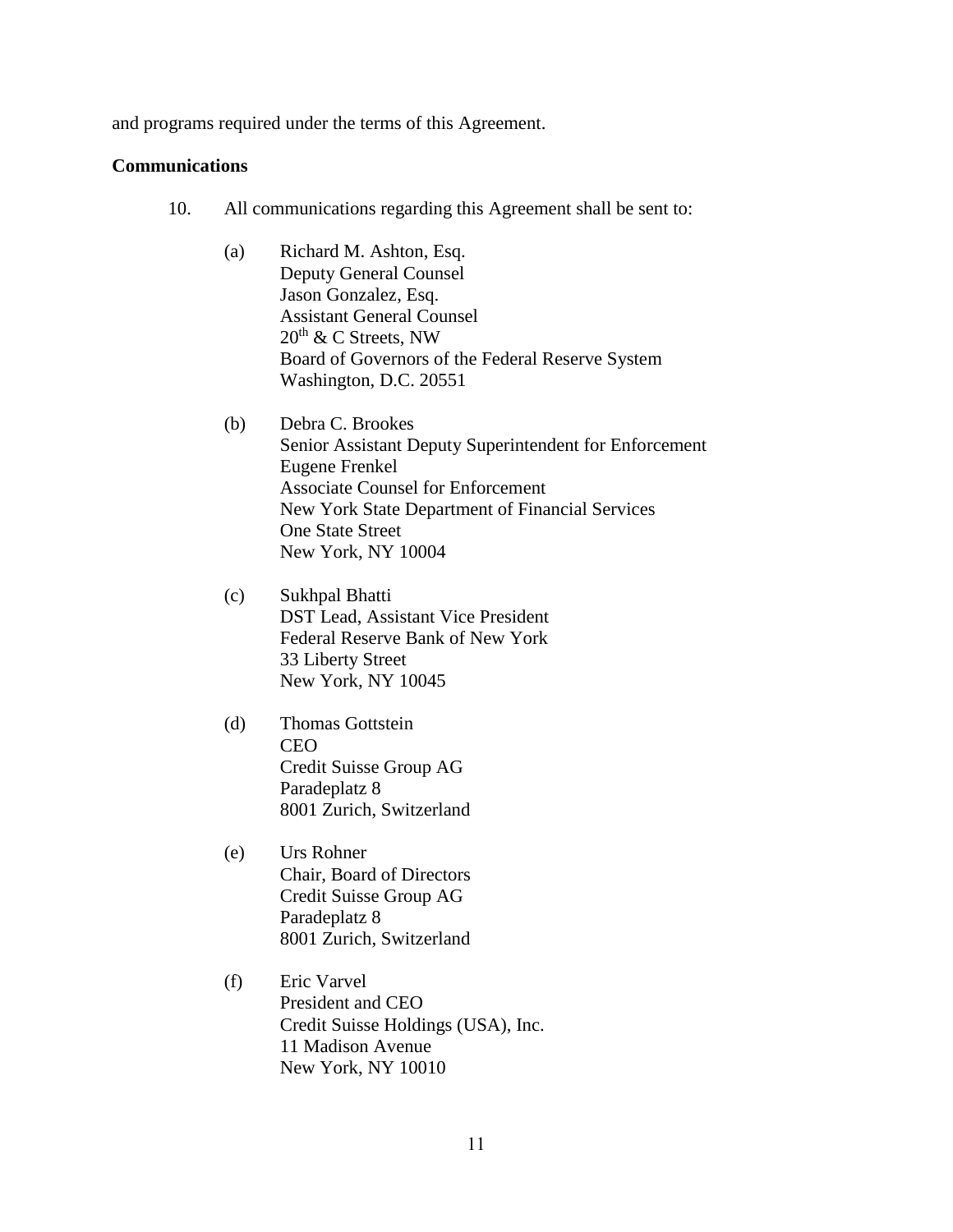(g) Patrick Remmert, Jr. Branch Manager and Managing Director Credit Suisse AG New York Branch 11 Madison Avenue New York, NY 10010

### **Miscellaneous**

11. Notwithstanding any provision of this Agreement to the contrary, the Reserve Bank may, in its sole discretion, grant written extensions of time to Credit Suisse Group, the Bank, CS USA, and the Branch to comply with any provision of this Agreement. Credit Suisse Group, the Bank, CS USA, and the Branch must submit a written request to the Reserve Bank for any extension of time.

12. The provisions of this Agreement shall be binding on Credit Suisse Group, the Bank, CS USA, and the Branch and each of their institution-affiliated parties, as defined in sections 3(u) and 8(b)(4) of the Federal Deposit Insurance Act, as amended (the "FDI Act") (12 U.S.C. §§ 1813(u) and 1818(b)(4), in their capacities as such, and their successors and assigns.

13. Each provision of this Agreement shall remain effective and enforceable until stayed, modified, terminated, or suspended in writing by the Reserve Bank.

14. The provisions of this Agreement shall not bar, estop, or otherwise prevent the Board of Governors, the Reserve Bank, or any other federal or state agency from taking any other action affecting Credit Suisse Group, the Bank, CS USA, the Branch, any of their subsidiaries, or any of their current or former institution-affiliated parties and their successors and assigns.

15. Pursuant to section 50 of the FDI Act (12 U.S.C. § 1831aa), this Agreement is enforceable by the Board of Governors under section 8 of the FDI Act (12 U.S.C. § 1818).